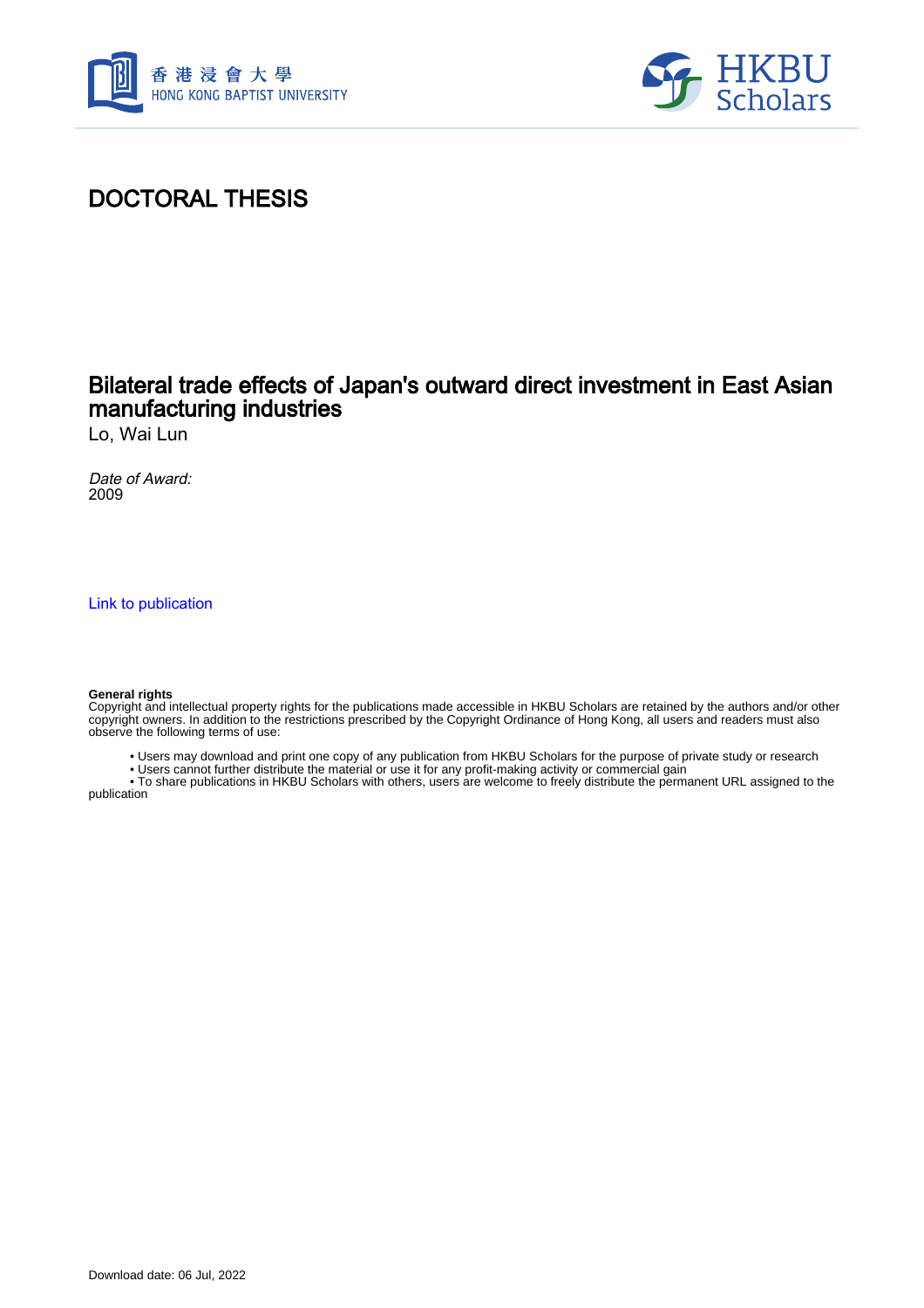# **Bilateral Trade Effects of Japan's Outward Direct Investment in East Asian Manufacturing Industries**

**LO Wai Lun** 

### **A thesis submitted in partial fulfillment of the requirements**

**for the degree of** 

**Doctor of Philosophy** 

**Principal Supervisor: Dr. Bill W. S. HUNG** 

**Hong Kong Baptist University** 

**January 2009**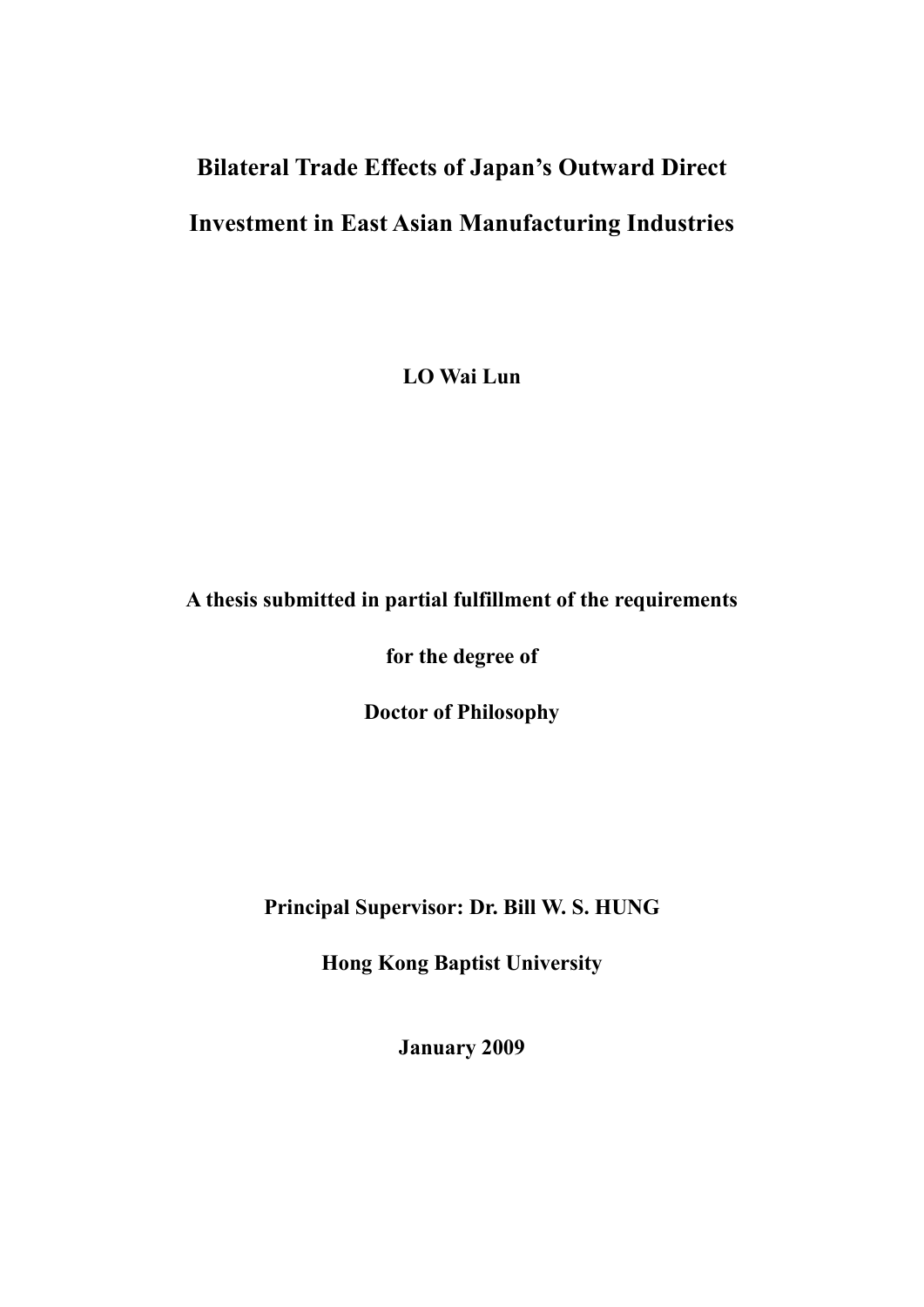### **ABSTRACT**

Japan's foreign direct investment abroad has boomed over the past few decades, with many Japanese companies setting up production facilities overseas. This has prompted much debate on whether the Japanese economy is "hollowing out." The growing amount of trade that is linked with FDI and foreign production is integrating the Japanese economy more closely with other labor-rich countries in East Asia.

This dissertation studies the bilateral trade effects of Japan's outward direct investment in East Asian manufacturing industries. It begins with an overview of the characteristics of Japan's direct investment and bilateral trade pattern with other East Asian countries. The hollowing out of Japan's industries is basically due to the comparative advantage shifting to other East Asian countries of the parts of production operations in which Japanese firms are losing comparative advantage, Chapter 2 reviews and criticizes the literature on the relationship between FDI and trade, and argues FDI is the agent of this shift in comparative advantage.

As reverse importation is a clear consequence of the shift in comparative advantage, Chapter 3 attempts to derive a theoretical model that puts the reverse importation phenomenon into general functional forms. Without a model for the comparative advantage-shifting process, the causal relationship between the different variables is subject to debate. Using the conclusions drawn from this model, an empirical study is presented in Chapter 4. However, unlike previous empirical studies, an attempt is made to study the trade effects of Japan's outward direct investment by individual industry. This choice of setting is based on the argument that the effects of Japan's outward direct investment on bilateral trade and consequential output prices varies with the relative factor-intensity of a given industry.

The dissertation ends with a discussion of several important economic implications arising from the hollowing out of Japan's industries and the phenomenon of reverse importation, in which the market dynamics of direct investment and trade activities in East Asia are used to explain the recent proliferation of Free Trade Agreements. Finally, concluding remarks and the limitations of the analyses in the dissertation are presented, and future research directions in this area are suggested.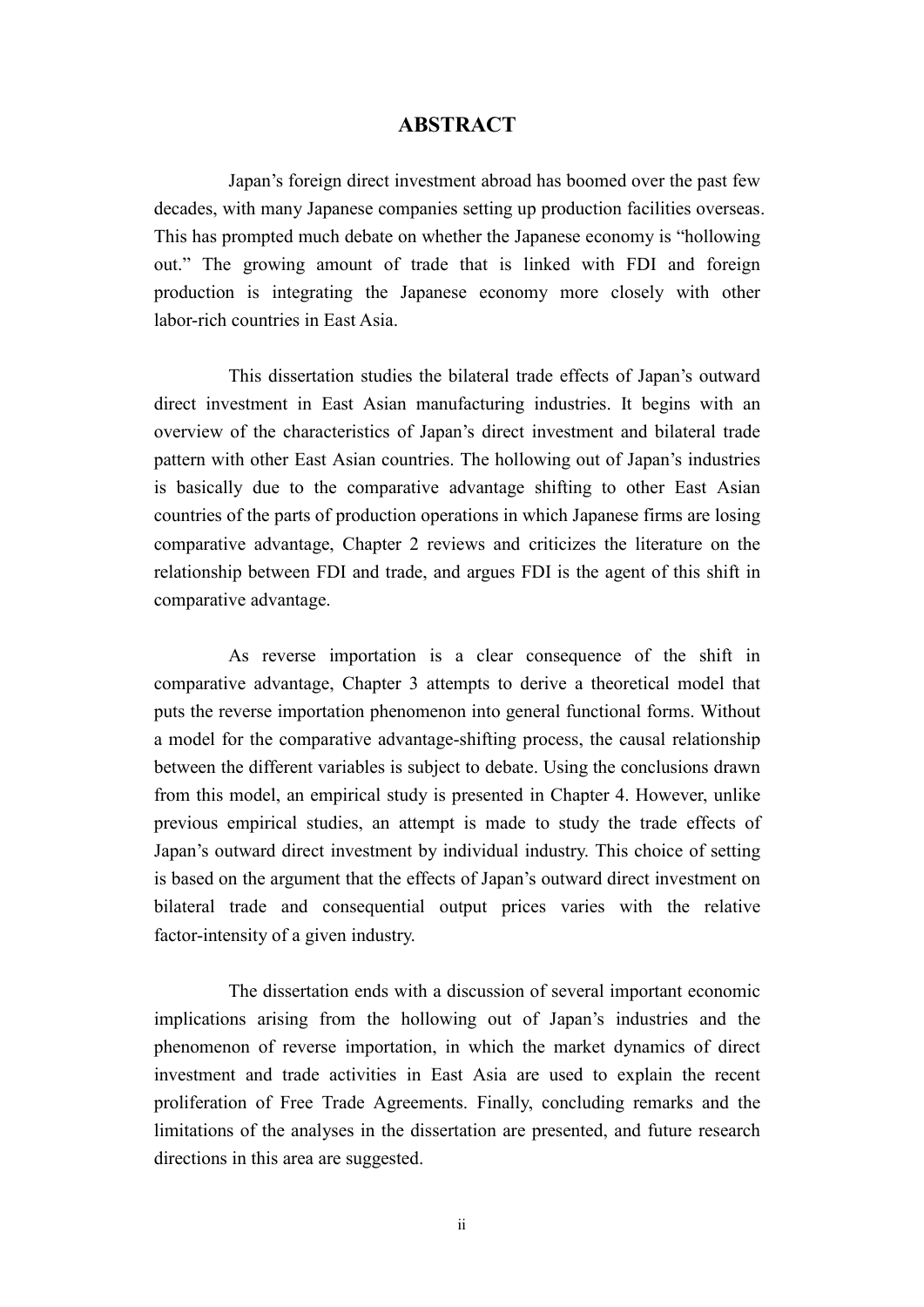### **TABLE OF CONTENTS**

| <b>DECLARATION</b>           |                                                                     |                                                                                                                                          | $\mathbf i$ |  |  |  |
|------------------------------|---------------------------------------------------------------------|------------------------------------------------------------------------------------------------------------------------------------------|-------------|--|--|--|
| <b>ABSTRACT</b>              |                                                                     |                                                                                                                                          | ii          |  |  |  |
| <b>ACKNOWLEDGEMENTS</b>      |                                                                     |                                                                                                                                          | iii         |  |  |  |
| <b>TABLE OF CONTENTS</b>     |                                                                     |                                                                                                                                          | iv          |  |  |  |
| <b>LIST OF TABLES</b>        |                                                                     |                                                                                                                                          | vii         |  |  |  |
| <b>LIST OF FIGURES</b>       |                                                                     |                                                                                                                                          | viii        |  |  |  |
| <b>LIST OF ABBREVIATIONS</b> |                                                                     |                                                                                                                                          | ix          |  |  |  |
| <b>CHAPTER 1</b>             | <b>GENERAL INTRODUCTION AND PURPOSE OF</b><br><b>THE STUDY</b><br>1 |                                                                                                                                          |             |  |  |  |
| 1.1                          |                                                                     |                                                                                                                                          |             |  |  |  |
| 1.2                          | 1.2.1<br>1.2.2                                                      | Overview of Japan's Outward Direct Investment and<br>Characteristics of Japan's Outward<br>Characteristics of Japan's Bilateral Trade in |             |  |  |  |
|                              | 1.2.3                                                               | Hollowing-out of Japan's Industries and Reverse                                                                                          |             |  |  |  |
| 1.3                          |                                                                     |                                                                                                                                          |             |  |  |  |
| 1.4                          |                                                                     |                                                                                                                                          |             |  |  |  |
| <b>CHAPTER 2</b>             |                                                                     | <b>LITERATURE REVIEW ON THE RELATIONSHIP</b><br><b>BETWEEN FOREIGN DIRECT INVESTMENT</b>                                                 |             |  |  |  |
|                              |                                                                     | <b>AND TRADE</b>                                                                                                                         | 17          |  |  |  |
| 2.1                          |                                                                     |                                                                                                                                          |             |  |  |  |
| 2.2                          |                                                                     | Is FDI Trade Substitute or Trade Complement? 18                                                                                          |             |  |  |  |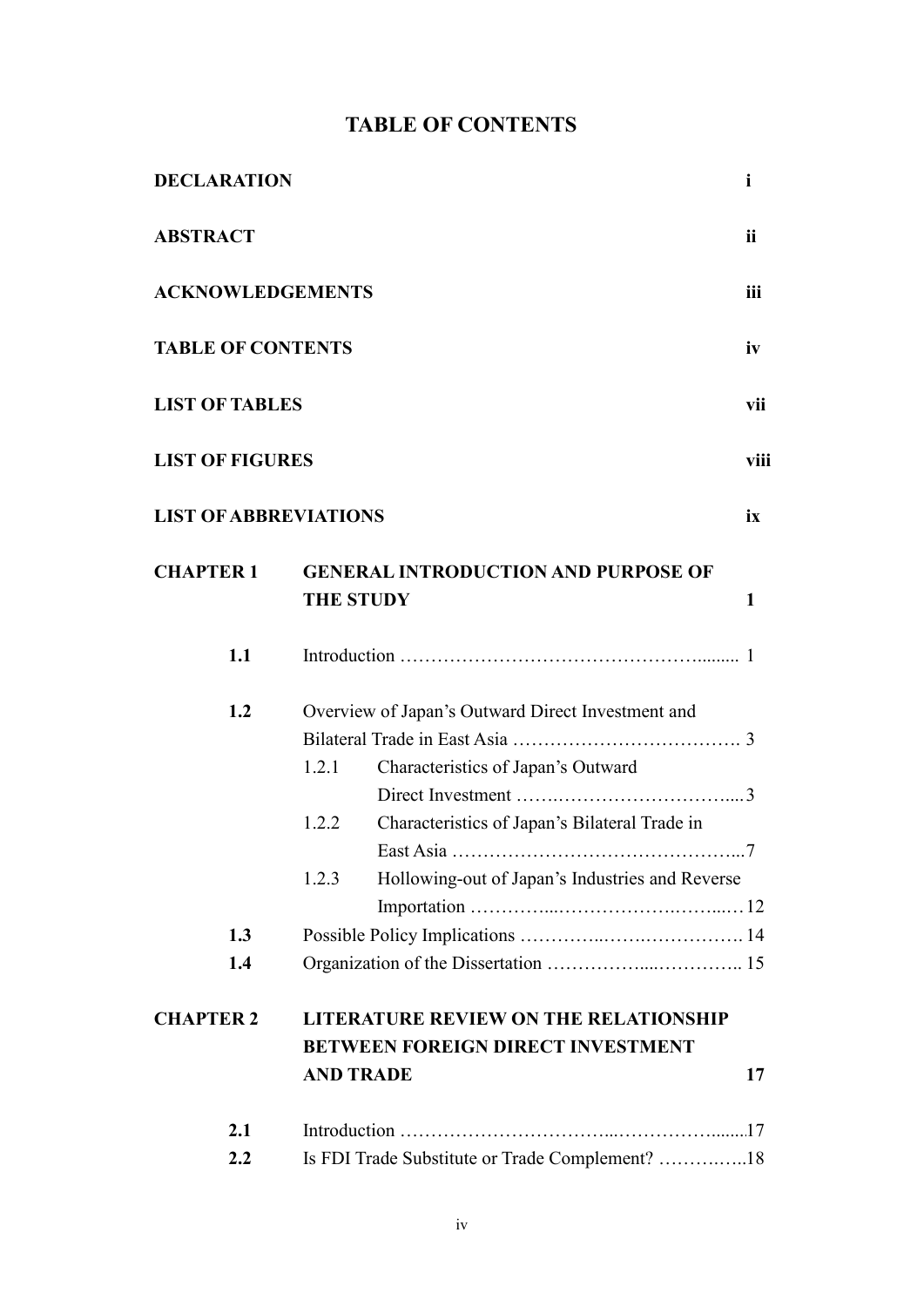| 2.3              |                                                        | Why there is a Difference between the Models of   |    |  |
|------------------|--------------------------------------------------------|---------------------------------------------------|----|--|
|                  |                                                        |                                                   |    |  |
| 2.4              |                                                        |                                                   |    |  |
| 2.5              |                                                        |                                                   |    |  |
|                  | 2.5.1                                                  | The Original Flying-geese Theory 24               |    |  |
|                  | 2.5.2                                                  | Kojima's Extension of the Flying-geese Theory .25 |    |  |
| 2.6              | New Arguments for the FDI-and-Trade Circular Flow      |                                                   |    |  |
|                  |                                                        |                                                   |    |  |
|                  | 2.6.1                                                  |                                                   |    |  |
| 2.7              |                                                        |                                                   |    |  |
| <b>CHAPTER 3</b> |                                                        | <b>MATHEMATICAL SPECIFICATION OF THE</b>          |    |  |
|                  |                                                        | <b>COMPARATIVE ADVANTAGE SHIFTING</b>             |    |  |
|                  | <b>PROCESS</b>                                         |                                                   | 34 |  |
| 3.1              |                                                        |                                                   |    |  |
| 3.2              | The Model of Comparative Advantage Shifting Process 35 |                                                   |    |  |
|                  | 3.2.1                                                  |                                                   |    |  |
|                  | 3.2.2                                                  |                                                   |    |  |
|                  | 3.2.3                                                  |                                                   |    |  |
| 3.3              |                                                        |                                                   |    |  |
|                  | 3.3.1                                                  | The Results of Withdrawing Foreign Capital        |    |  |
|                  |                                                        |                                                   |    |  |
|                  | 3.3.2                                                  | The Results of Investing Foreign Capital          |    |  |
|                  |                                                        |                                                   |    |  |
|                  | 3.3.3                                                  | The Consequential Output Price Changes 49         |    |  |
|                  | 3.3.4                                                  | Other Possible Economic Explanation of            |    |  |
|                  |                                                        |                                                   |    |  |
| 3.4              |                                                        |                                                   |    |  |
| <b>CHAPTER 4</b> | <b>EMPIRICAL STUDY OF BILATERAL TRADE</b>              |                                                   |    |  |
|                  | <b>EFFECTS OF JAPAN'S OUTWARD DIRECT</b>               |                                                   |    |  |
|                  | <b>INVESTMENT</b>                                      |                                                   | 61 |  |
| 4.1              |                                                        |                                                   |    |  |
| 4.2              |                                                        |                                                   |    |  |
| 4.3              |                                                        |                                                   |    |  |
|                  | 4.3.1                                                  |                                                   |    |  |
|                  | 4.3.2                                                  |                                                   |    |  |